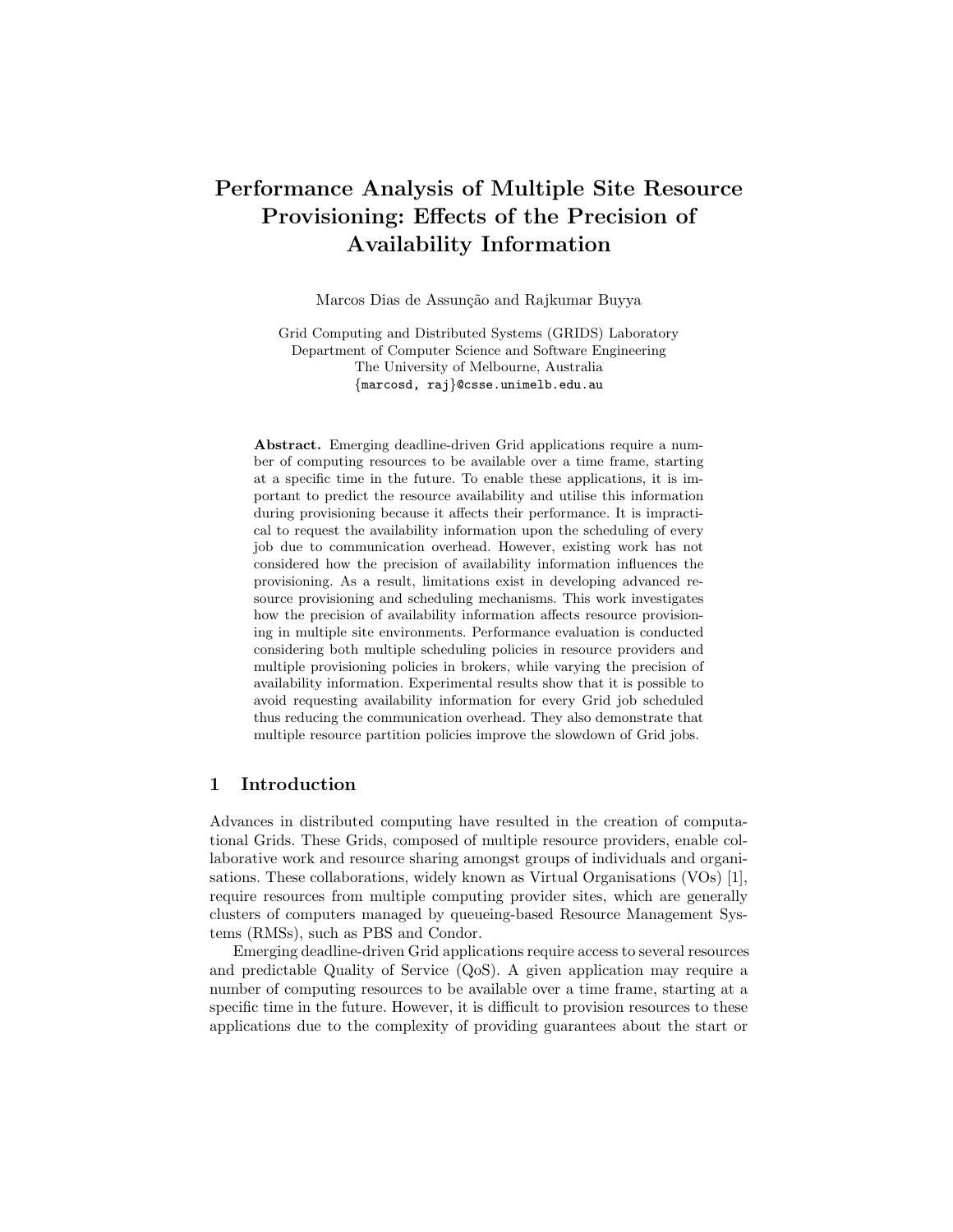completion times of applications currently in execution or waiting in the queue. Current RMSs generally use optimisations to the first come first served policy such as backfilling to reduce the scheduling queue fragmentation, improve job response time and maximise resource utilisation. These optimisations make it difficult to predict the resource availability over a time frame as the jobs' start and completion times are dependent on resource workloads.

To complicate the scenario further, users may access resources via mediators such as brokers or gateways. The design of gateways that provision resources to deadline-driven applications relying on information given by current RMSs may be complex and prone to scheduling decisions that are far from optimal. Moreover, it is not clear how gateways can obtain information from current RMSs to provision resources to QoS demanding applications. Existing work on resource provisioning in Grid environments has used conservative backfilling wherein the fragments of the scheduling queue are given to be provisioned by a broker [2]. These fragments are also termed availability information or free time slots. We consider impractical to request the free time slots from providers upon the scheduling of every job due to potential communication overhead.

In this paper, we investigate how the precision of availability information affects resource provisioning in multiple site environments. In addition, we enhance traditional schedulers, allowing the obtention of availability information required for resource provisioning. We evaluate the reliability of the provided information under varying conditions by measuring the number of provisioning violations. A violation occurs when the information given by the resource provider turns out to be incorrect when it is used by the gateway. Additionally, we evaluate the impact of provisioning resources to Grid applications on providers' local requests by analysing the job bounded slowdown. We investigate whether EASY backfilling and multiple partition policies provide benefits over conservative backfilling if job backfilling is delayed, enabling large time slots to be provided to the gateway.

## 2 Related Work

The performance analysis and the policies proposed in this work are related to previous systems and techniques in several manners.

Modelling providers' resource availability: AuYoung et al. [3] consider a scenario wherein service providers establish contracts with resource providers. The availability information is modelled as ON/OFF intervals, which correspond to off-peak and peak periods respectively. However, they do not demonstrate in practice how this information can be obtained from RMSs.

Advance reservations and creation of alternatives to rejected requests: Mechanisms for elastic advance reservations and generation of alternative time slots for advance reservation requests have been proposed  $[4, 5]$ . These models can be incorporated in the provisioning scenario described in this work to improve resource utilisation and generate alternative offers for provisioning violations. However, we aim to reduce the interaction between resource providers and gateways by allowing the providers to inform the gateways about their spare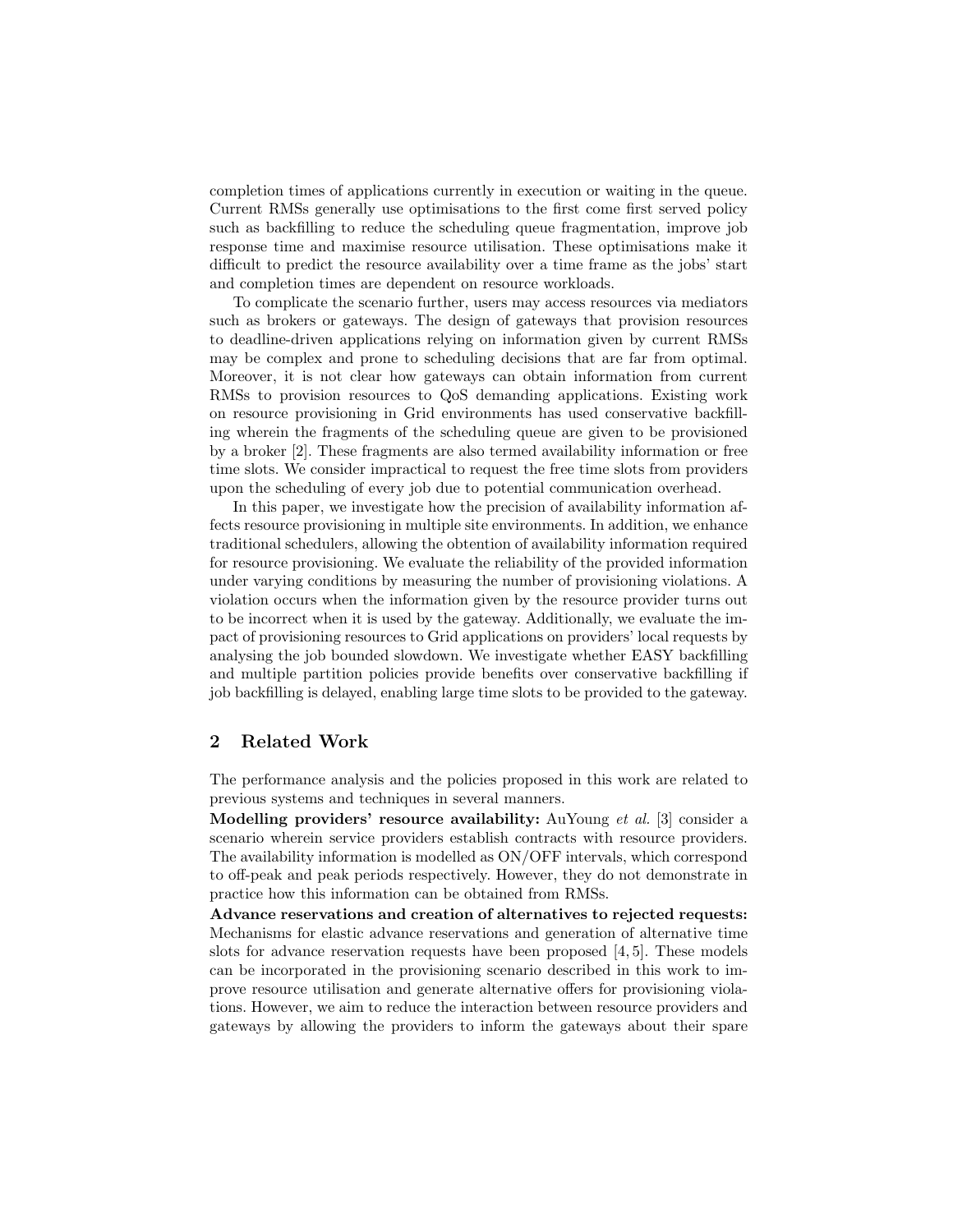capacity. We focus on how the availability information can be obtained from RMSs and how reliable it is under different conditions.

Multiple resource partition policies: Work on multiple resource partitions and priority scheduling has shown to reduce the job slowdown compared to EASY backfilling policies [6]. We build on this effort and extend it to enable other multiple partition policies. We also propose a new multiple resource partition policy based on load forecasts for resource provisioning.

Resource allocation in consolidated centres: Padala et al. [7] apply control theory to address the provision of resources to multi-tier applications in a consolidated data centre. Garbacki and Naik [8] consider a scenario wherein customised services are deployed on virtual machines which in turn are placed into physical hosts. Although the provisioning of resources to applications in utility data centres is important, here we focus on traditional queue-based RMSs.

Shared spaces for collaborative scheduling: Ranjan et al. [9] use a P2P tuple space to co-ordinate the matching of user requests and providers' resource claims [9] in federated clusters. We will explore a shared space in future work with multiple gateways exchanging resource shares obtained from providers.

**Resource provisioning:** Singh *et al.* [2, 10] present a provisioning model where Grid sites provide information on the time slots over which sets of resources are available. The sites offer their resources to the Grid in return for payments, thus they present a cost structure consisting of fixed and variable costs over the resources provided. The main goal is to find a subset of the aggregated resource availability, termed as resource plan, such that both allocation costs and application makespan are minimised. Our work is different in the sense that we investigate multiple approaches to obtain availability information and how reliable this information can be in multiple site environments.

## 3 Multiple-Site Resource Provisioning

The multiple site scenario is depicted in Figure 1, which shows DAS-2's configuration used later in the experiments. A Resource Provider (RP) contributes a share of computational resources to a Grid in return for regular payments. An RP has local users whose resource demands need to be satisfied, yet it delegates provisioning rights over spare resources to an InterGrid Gateway (IGG) by providing information about the resources available in the form of free time slots. A free time slot describes the number of resources available, their configuration and time frame over which they will be available. The delegation can be made through a secure protocol such as SHARP [11].

A Grid can have peering arrangements with other Grids managed by IGGs and through which they co-ordinate the use of resources. This work does not address peering arrangements [12]. Here, we investigate how an IGG can provision resources to applications based on the availability information given by RPs.

Problem Description: An IGG attempts to provision resources to meet its users' QoS demands, improve the job slowdown and minimise the number of violations. A violation occurs when a user tries to use the resources allocated by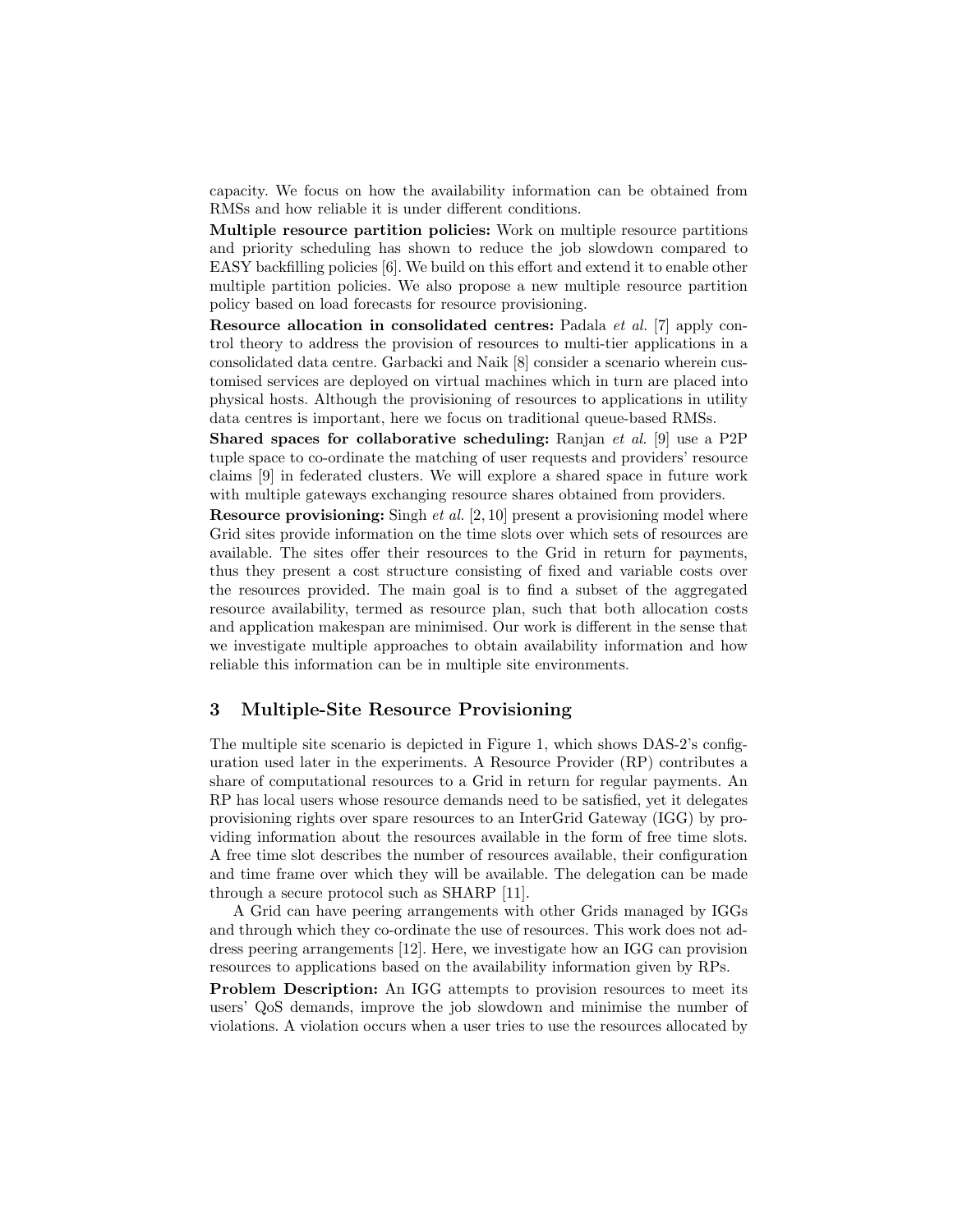

Fig. 1. Resource providers contribute to the Grid but have local users.

the IGG and they are no longer available due to wrong or imprecise availability information given by the RP. RPs, on the other hand, are willing to increase the resource utilisation without compromising their local users requests. IGG should achieve allocations that minimise the response time and slowdown of Grid users' requests without perceivable impact on the slowdown of the RPs' local requests. Grid Requests: A request received by an IGG is contiguous and needs to be served with resources from a single resource provider. They contain a description of the required resources and the time duration over which they are required. A request can demand either QoS or a best effort service. A QoS constrained request has an execution estimate, a deadline and a ready time before which the request is not available for scheduling. A best effort job has an execution time estimate but does not have a deadline.

#### 4 Policies Investigated

We have extended traditional scheduling policies in order to obtain the free time slots from resource providers. The policies utilise an 'availability profile' similar to that described by Mu'alem and Feitelson [13]. The availability profile is a list whose entries describe the CPUs available at particular times in the future. These entries correspond to the completion or start times of jobs and advance reservations. By scanning the availability profile and using other techniques described here, the resource providers inform the gateway about the free time slots; the gateway in turn can carry out provisioning decisions based on this information. Conservative Backfilling Based Policies: Under conservative backfilling, a job is used to backfill and start execution earlier than expected, given that it does not delay any other job in the scheduling queue [13]. In order to reduce complexity, the schedule for the job is generally determined at its arrival and the availability profile is updated accordingly. Given those conditions, it is possible to obtain the free time slots by scanning the availability profile. This approach, depicted in Figure 2a, was also used by Singh  $et.$  al  $[2, 10]$ . In that case, the availability profile is scanned until a given time horizon thus creating windows of availability or free time slots; the finish time of a free time slot is either the finish time of a job in the waiting queue or the planning horizon. We have also implemented a conservative backfilling policy that uses multiple resource partitions based on the EASY backfilling proposed by Lawson and Smirni [6].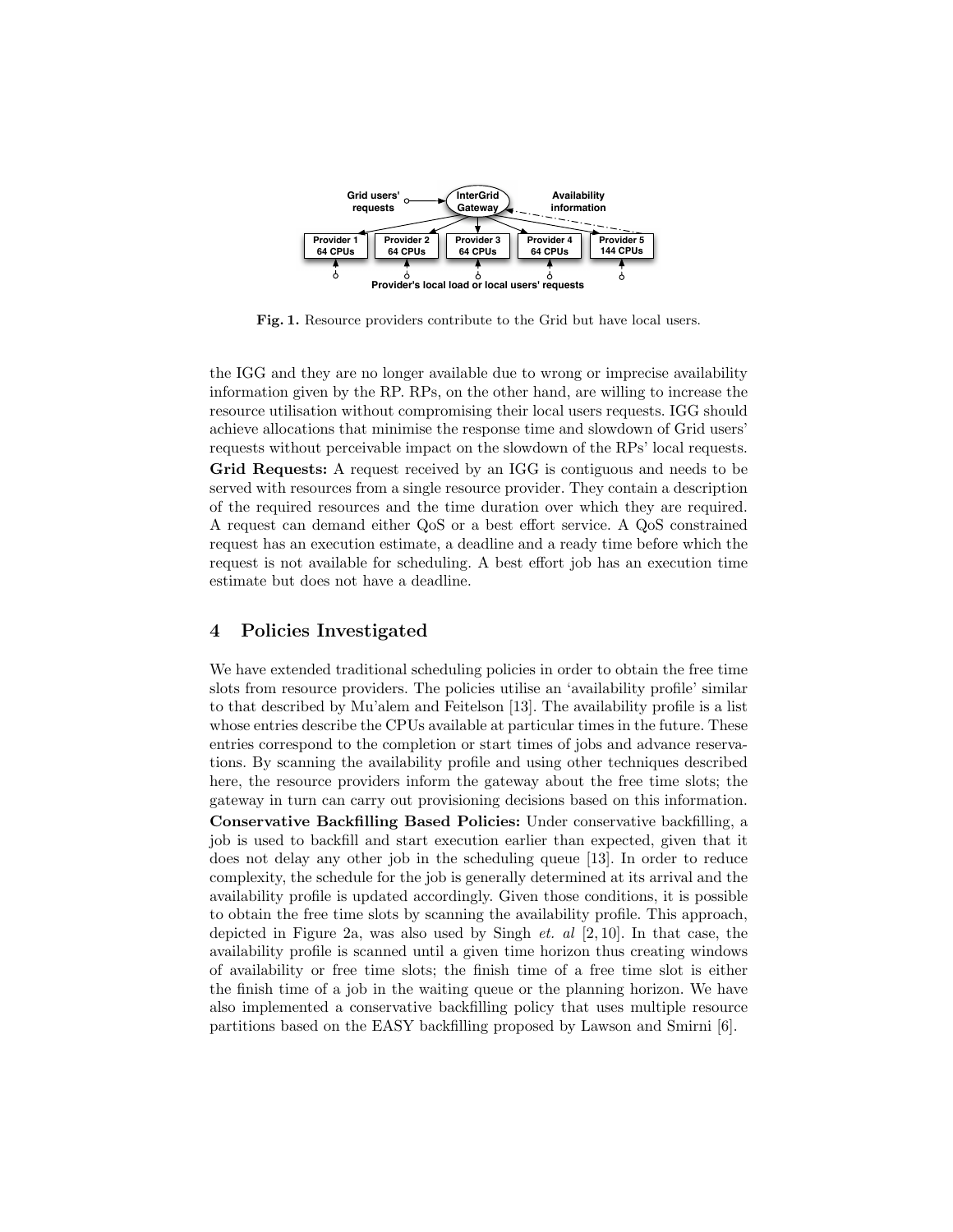

Fig. 2. Obtaining free time slots: (a) conservative backfilling, (b) multiple partitions.

Multiple Resource Partition Policies: We have implemented 3 policies based on multiple resource partitions. In our implementation, each policy divides the resources available in multiple partitions and assigns jobs to these partitions according to partition predicates. A partition can borrow resources from another when they are not in use by the latter and borrowing is allowed by the scheduler. One policy implements the EASY backfilling (aka aggressive backfilling) described by Lawson and Smirni [6]. In this case, each partition uses aggressive backfilling and has a pivot, which is the first job in the waiting queue for that partition. A job belonging to a given partition can start its execution if it does not delay the partition's pivot and the partition has enough resources. In case the partition does not have enough resources, the job can still start execution if additional resources can be borrowed from other partitions without delaying their pivots. Additionally, the policy uses priority scheduling wherein the waiting queue is ordered by priority when the scheduler is backfilling. In order to evaluate this policy, we attempt to maintain the configuration provided by Lawson and Smirni [6], which selects partitions according to the jobs' runtimes. The partition  $p \in \{1, 2, 3\}$  for a job is selected according to Equation 1, where  $t_r$  is the job's runtime in seconds.

$$
p = \begin{cases} 1, & 0 < t_r < 1000 \\ 2, & 1000 \le t_r < 10000 \\ 3, & 10000 \le t_r \end{cases} \tag{1}
$$

We also introduce a new policy, depicted in Figure 2b, in which, the partitions are resized by the scheduler at time intervals based on a load forecast computed from information collected at previous intervals. As load forecasts are prone to be imprecise, when the scheduler resizes partitions, it also schedules reallocation events. At a reallocation event, the scheduler evaluates whether the load forecast has turned out to be an underestimation or not. If the load was underestimated, the policy resizes the partitions according to the load from the last resizing period until the current time and backfill the jobs, starting with the local jobs. We use EASY backfilling with configurable maximum number of pivots, similarly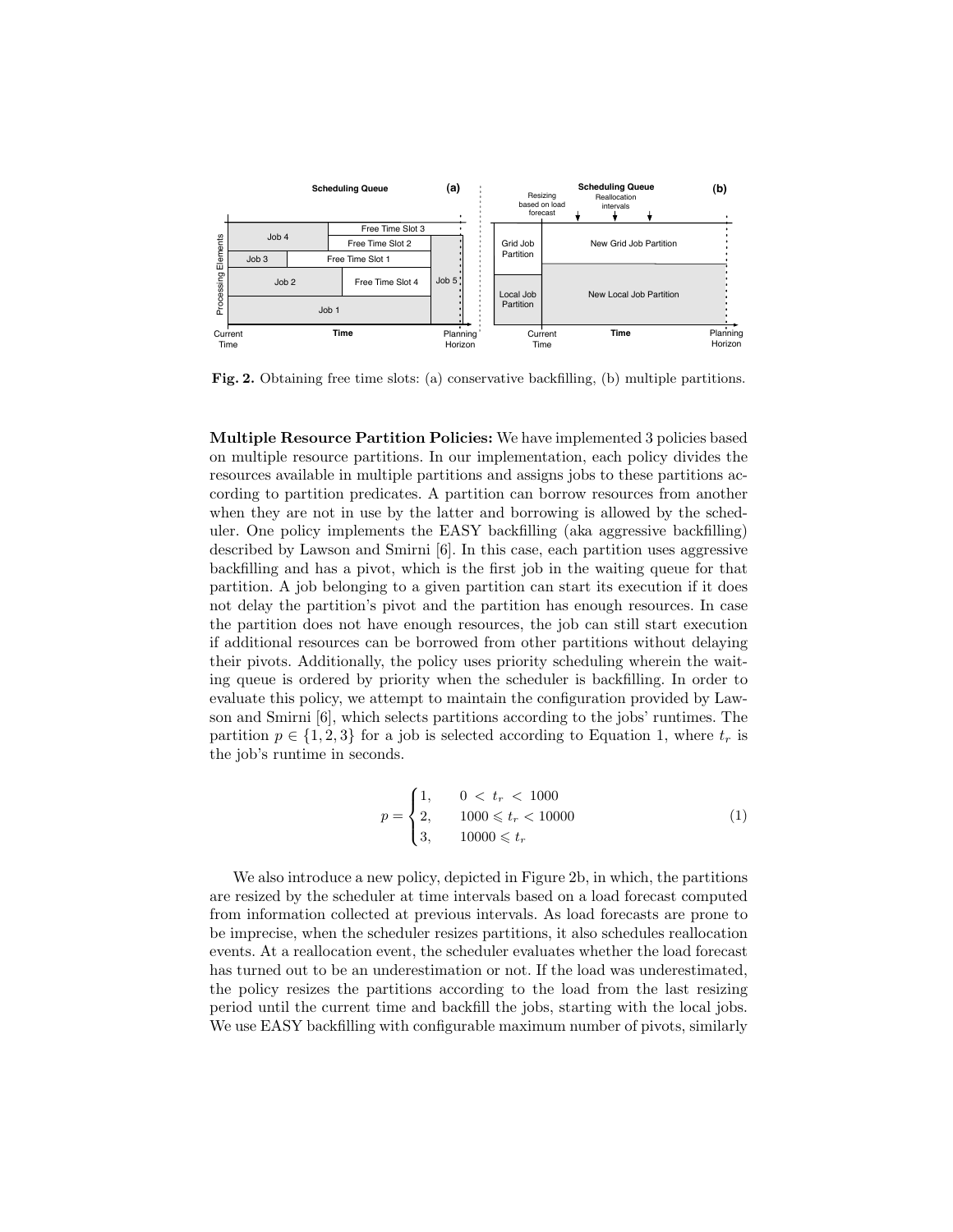to MAUI scheduler [14]. The policy can be converted to conservative backfilling by setting the number of pivots to a large value, here represented by  $\infty$ .

Algorithm 1 describes two procedures of the load forecast policy; getFree-TimeSlots is invoked when the provider needs to send the availability information to the IGG whereas reallocationEvent is triggered by getFreeTimeSlots to verify whether the previous forecast has turned out to be precise or if a reallocation is required. From line 3 to 4 the scheduler becomes conservative backfilling based by setting the number of pivots in each partition to  $\infty$ . It also schedules the jobs in the waiting queue. After that, the scheduler returns to EASY backfilling (line 5). Then, from line 6 to 10, the scheduler obtains the load forecast and the free time slots, which are resized by modifying the number of CPUs according to the number of resources expected to be available over the next interval. Next, the scheduler triggers a reallocation event. At line 19 the scheduler verifies whether the forecast was underestimated. If that is the case, it turns the policy to conservative backfilling and informs the gateway about the availability. We have also implemented a multiple resource partition policy based on conservative backfilling.

| Algorithm 1: Provider's load forecasting policy. |                                                                   |
|--------------------------------------------------|-------------------------------------------------------------------|
| 1 procedure getFreeTimeSlots $()$                |                                                                   |
| begin<br>$\bf{2}$                                |                                                                   |
| 3                                                | set number of pivots of local and Grid partitions to $\infty$     |
| 4                                                | schedule / backfill jobs in the waiting queue                     |
| 5                                                | set number of pivots of local and Grid partitions to 1            |
| 6                                                | $actualLoad \leftarrow load$ of waiting/running jobs              |
| 7                                                | $forecast \leftarrow$ get the load forecast                       |
| 8                                                | $percToProvide \leftarrow min\{0, 1 - actualLoad\}$               |
| 9                                                | $slots \leftarrow$ obtain the free time slots                     |
| 10                                               | $slots \leftarrow$ resize slots according to $perCDProvide$       |
| 11                                               | if $percToProvide > 0$ then                                       |
| 12                                               | inform gateway about <i>slots</i> and schedule reallocation event |
| 13                                               | schedule next event to obtain free time slots                     |
| 14 end                                           |                                                                   |
| 15 procedure reallocation Event()                |                                                                   |
| 16 begin                                         |                                                                   |
| 17                                               | $localLoad \leftarrow obtain the local load$                      |
| 18                                               | $forecast \leftarrow$ get the previously computed forecast        |
| 19                                               | if $localLoad > forecast$ then                                    |
| 20                                               | set number of pivots of local partition to $\infty$               |
| 21                                               | schedule / backfill jobs in the waiting queue                     |
| 22                                               | set number of pivots of Grid partition to $\infty$                |
| 23                                               | schedule / backfill jobs in the waiting queue                     |
| 24                                               | $slots \leftarrow$ obtain the free time slots                     |
| 25                                               | inform gateway about <i>slots</i>                                 |
| 26                                               | else                                                              |
| 27                                               | schedule next reallocation event                                  |
| $28$ end                                         |                                                                   |

The policies we consider for the gateway are described as follows:

 $\overline{a}$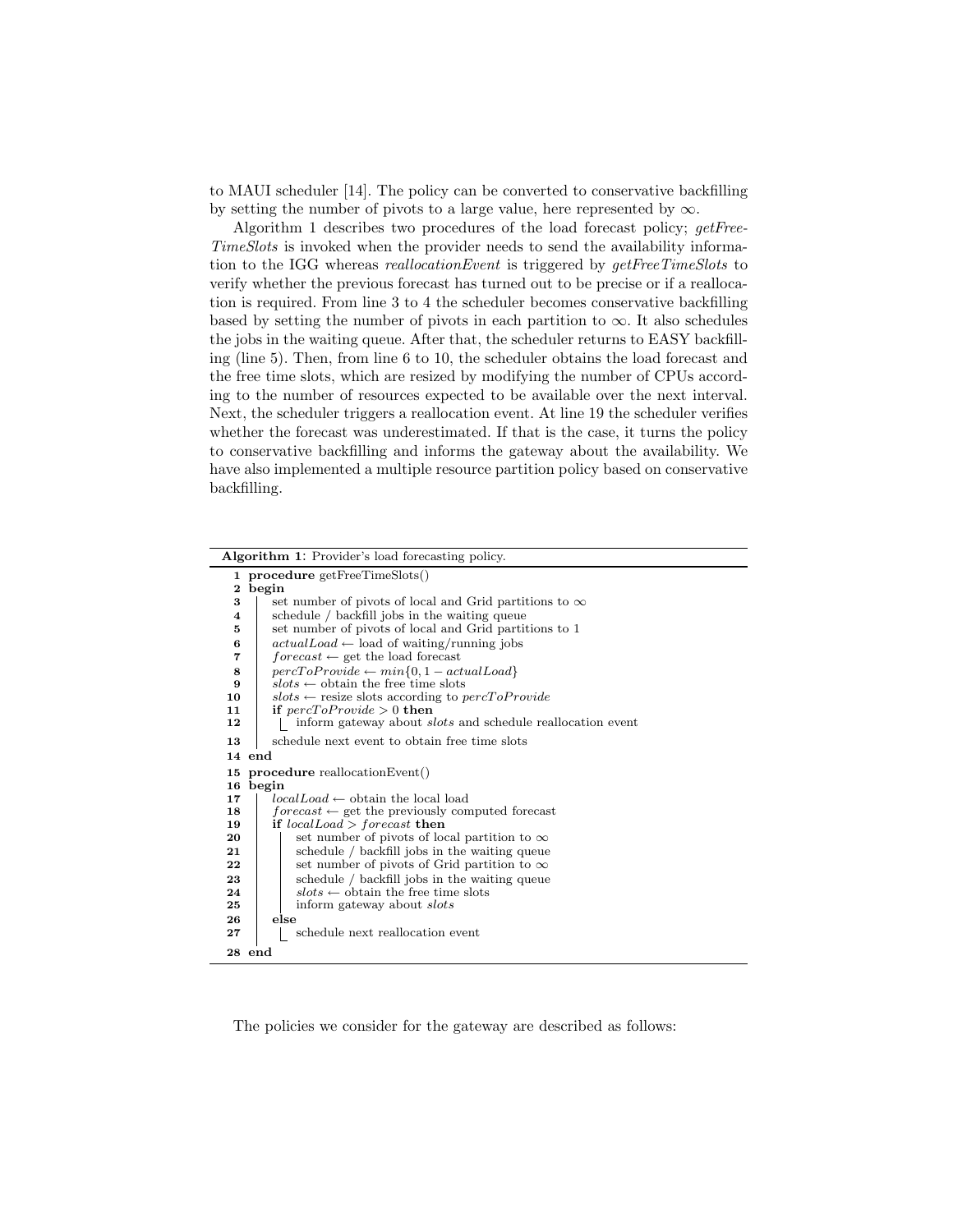- -Least loaded resource: The gateway submits a job to the least loaded resource based on utilisation information sent by the resource providers every ten minutes.
- -**Earliest start time:** This policy is employed for best effort and deadline constrained requests when the resource providers are able to inform the gateway about the free time slots. When scheduling a job using this policy, the scheduler is given the provider's availability information and the job. If the providers send the information at regular time intervals, this information is already available at the gateway; otherwise, the gateway requests it from the resource providers. If the job is not deadline constrained, the gateway selects the first provider and submits the job to it. When the job is deadline constrained, the gateway attempts to make a reservation for it. If the reservation cannot be accepted by the provider, the provider updates its availability information at the gateway.

## 5 Performance Evaluation

#### 5.1 Scenario Description

We have modelled DAS-2 Grid configuration because job traces collected from this Grid and its resources' configuration are publicly available and have been previously studied [15]. As depicted in Figure 1 beforehand, DAS-2 is a Grid infrastructure deployed in the Netherlands comprising 5 clusters. The evaluation of the proposed mechanism is performed through simulation by using a modified version of GridSim.<sup>1</sup> We resort to simulation as it provides a controllable environment and enables us to carry out repeatable experiments.

The resource providers' workloads have been generated using Lublin and Feitelson [16]'s model, here referred to as Lublin99. Lublin99 has been configured to generate four month long workloads of type-less jobs (i.e. we do make distinctions between batch and interactive jobs); the maximum number of CPUs used by the generated jobs is set to the number of nodes in the clusters. Grid jobs' arrival rate, number of processors required and execution times are modelled using DAS-2 job trace available at the Grid Workloads Archive.<sup>2</sup> We use the interval from the  $9<sup>th</sup>$  to the  $12<sup>th</sup>$  month. The jobs' runtimes are taken as runtime estimates. Although this generally does not reflect the reality, it provides the basis or bounds for comparison of scheduling approaches [17].

To eliminate the simulations' warm up and cool down phases from the results, the last simulated event is the arrival of the last job submitted in any of the workloads and we discard the first two weeks of the experiments. In the case of the forecast based policy, the second week is used as training period. We select randomly the requests that are deadline constrained. In order to generate the request deadlines we use a technique described by Islam *et al.* [18], which provides a feasible schedule for the jobs. To obtain the deadlines, we perform the

 $\frac{1}{1}$  More information available at: http://www.gridbus.org/intergrid/gridsim.html

<sup>2</sup> Grid Workloads Archive website: http://gwa.ewi.tudelft.nl/pmwiki/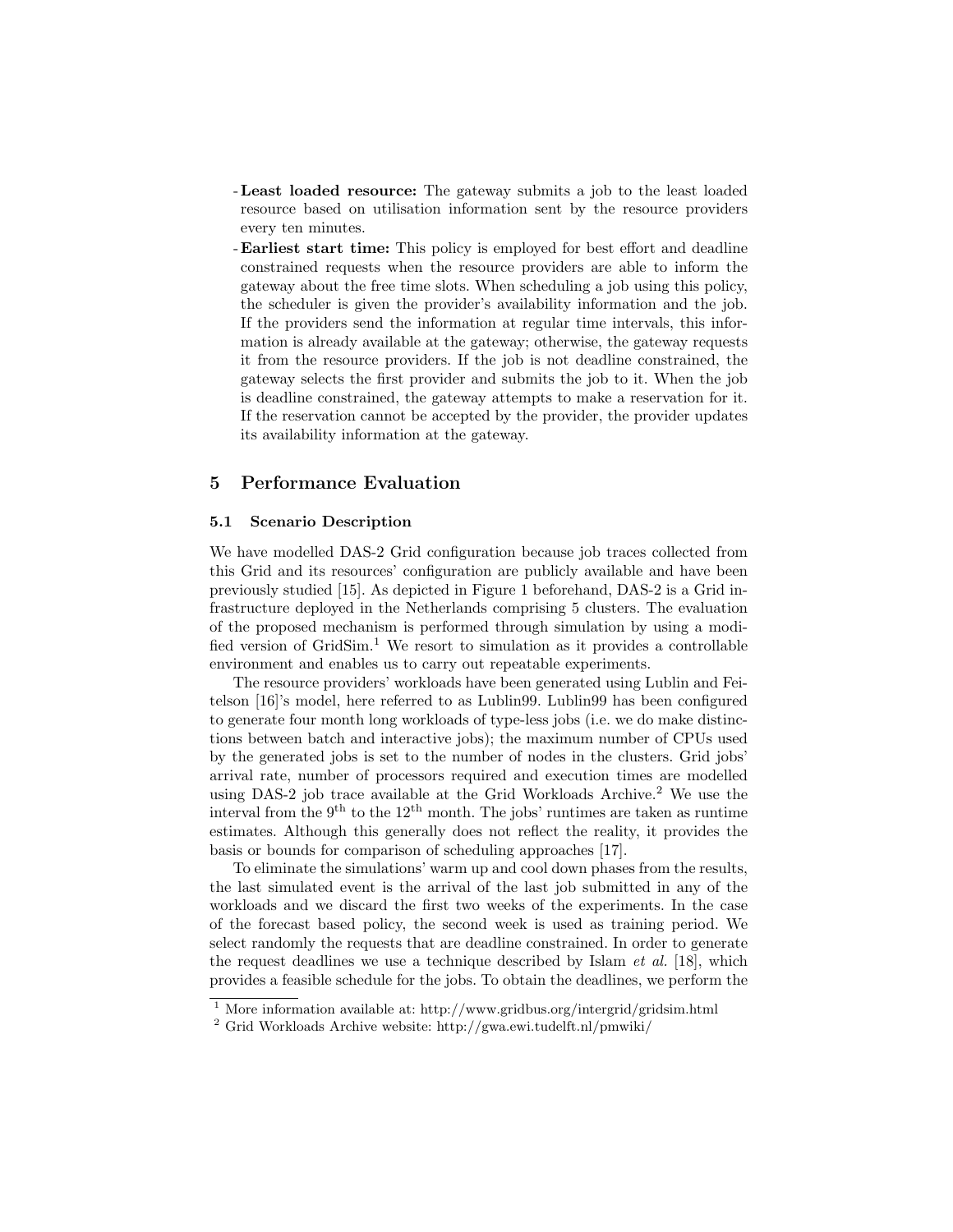experiments by using the same Grid environment using aggressive backfilling at the resource providers and 'submit to the least loaded resource' policy at the gateway. A request deadline is the job completion under this scenario multiplied by a stringency factor. The load forecasting uses a weighted exponential moving average [19], considering a window of 25 intervals.

Performance Metrics: One of the metrics considered is the bounded job slowdown (bound=10 seconds) hereafter referred to as job slowdown for short [17]. Specifically, we measure the bounded slowdown improvement ratio  $\mathcal R$  given by Equation 2, where  $s_{base}$  is the job slowdown using a base policy used for comparison; and  $s_{new}$  is the job slowdown given by the policy being evaluated. We calculate the ratio  $\mathcal R$  for each job and then take the average. The graphs presented in this section show average ratios.

$$
\mathcal{R} = \frac{s_{base} - s_{new}}{\min(s_{base}, s_{new})}
$$
 (2)

We also measure the number of violations and messages exchanged between providers and IGG to schedule Grid jobs. The reduction in the number of messages required is used for estimating the tradeoff between precision of information and communication overhead. A given job  $j$  faces a violation when the inequality  $j_{pst} - j_{gst} > T$  is true, where  $j_{gst}$  is the job start time assigned by the gateway based on the free time slots given by providers;  $j_{pst}$  is the actual job start time set by the provider's scheduler; and  $T$  is a tolerance time. The experiments performed in this work use a T of 20 seconds. A violation also occurs when a resource provider cannot accept a reservation request made by the gateway.

Policy Acronyms: Due to space limitations, we abbreviate the name of the evaluated policies in the following manner. A policy name comprises two parts separated by +. The first part represents the policy employed by the provider whereas the second is the gateway policy. In the resource provider's side, Ar stands for Advance reservation, Eb for EASY backfilling, Cb for Conservative backfilling, M for Multiple partitions and Mf for Multiple partitions with load forecast. For the gateway's policy, least-load means 'submit to least loaded resource', earliest represents 'select the earliest start time', partial indicates that providers send free time slot information to the gateway on a periodical basis and ask means that the gateway requests the free time slot information before scheduling a job. For example, ArEbMf+earliest-partial indicates that providers support advance reservation, EASY backfilling, multiple partitions and load forecasts, whereas the gateway submits jobs selecting the earliest start time based on the availability information sent by providers at regular intervals.

#### 5.2 Experimental Results

The first experiment measures the number of messages required by the policies supporting advance reservation and conservative backfilling (i.e. ArCb), both that request the free time slots and those in which the time slots are informed by providers at time intervals. We investigate whether we can reduce the number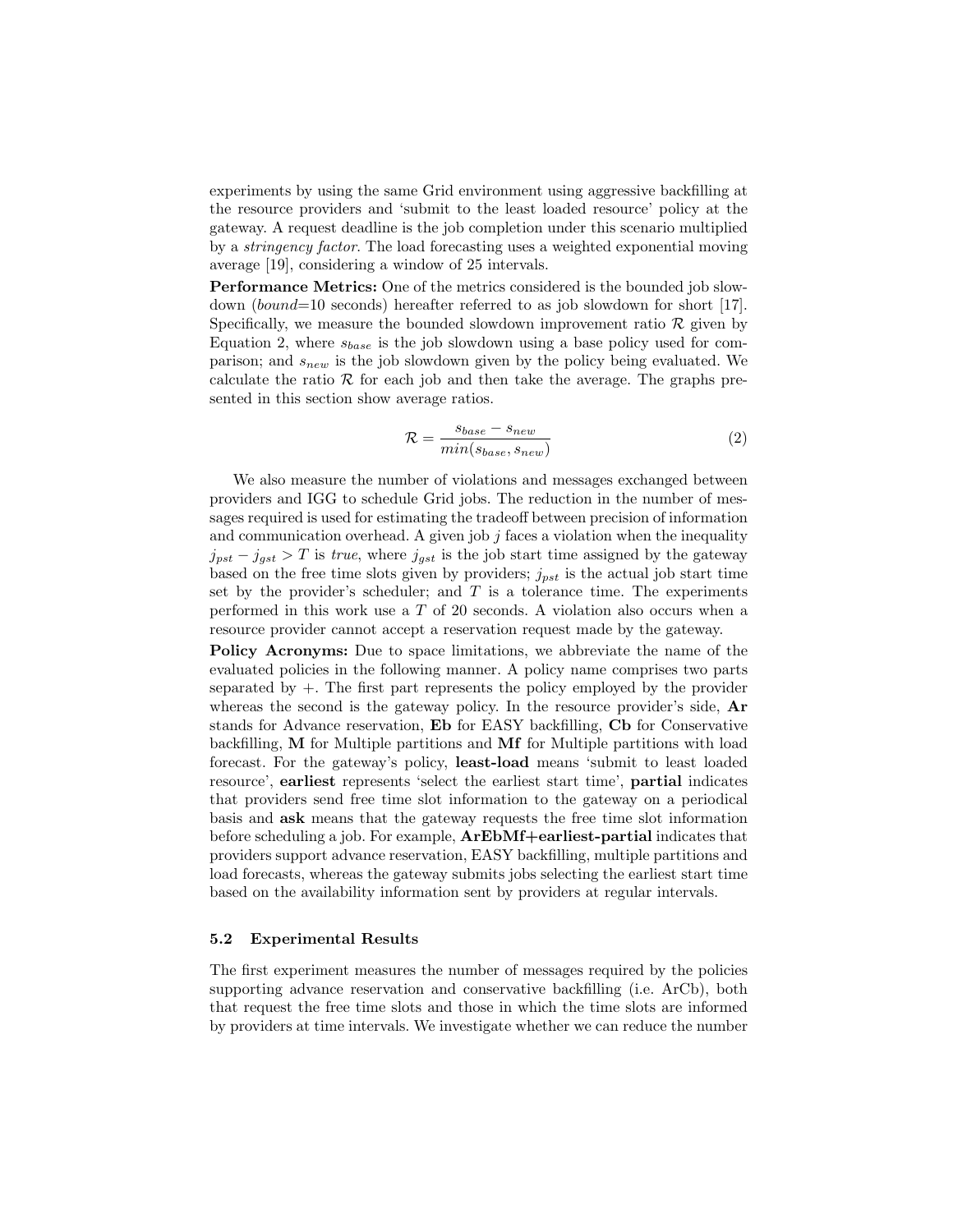of messages required by making the resource providers publish the availability information at gateways at time intervals. We vary the interval for providing the availability information; we also measure the number of violations and average job slowdown to check the tradeoff between the precision of scheduling decisions and the freshness of the information. The planning horizon is set to  $\infty$ , so that a provider always informs all the free time slots available. In addition, we consider a two phase commit protocol for advance reservations. The time interval for providing the time slots to the gateway is described in the last part of the name of the policies (e.g. 15 min., 30 min.). The stringency factor is 5 and around  $20\%$ of the Grid requests are deadline constrained.



Fig. 3. ArCb+earliest-\* policies: (a) number of messages; (b) number of violations; and (c) average job slowdown.

Figure 3a shows that the number of messages required by the policy in which the gateway asks for the time slots upon the schedule of every job (i.e. ArCb+earliest-ask) is larger compared to other policies. In contrast, policies that provide the free time slots at regular intervals or when an advance reservation request fails lead to a lower number of messages.

The number of violations increases as the providers send the availability information at larger intervals (Figure 3b). If the scheduling is made based on information provided every 15 minutes, the number of violations is 973, which accounts for 0.43% of the jobs scheduled. To evaluate whether these violations have an impact on the resource provisioning for Grid jobs, we measure the average bounded slowdown of Grid jobs (Figure 3c). As shown in the figure, there is an increase in the job slowdown as the interval for providing the free time slots increases. However, when the providers send availability information every 15 minutes, the average slowdown is improved. We can conclude that for a Grid like DAS-2 wherein providers send the availability information at intervals of 15 to 30 minutes resource provisioning can be possible using a simple policy supporting conservative backfilling.

The second experiment measures the average of jobs ratio  $\mathcal R$  described in Equation 2 proposed by Lawson and Smirni [6]. The values presented in the graphs are averages of 5 simulation rounds, each with different workloads for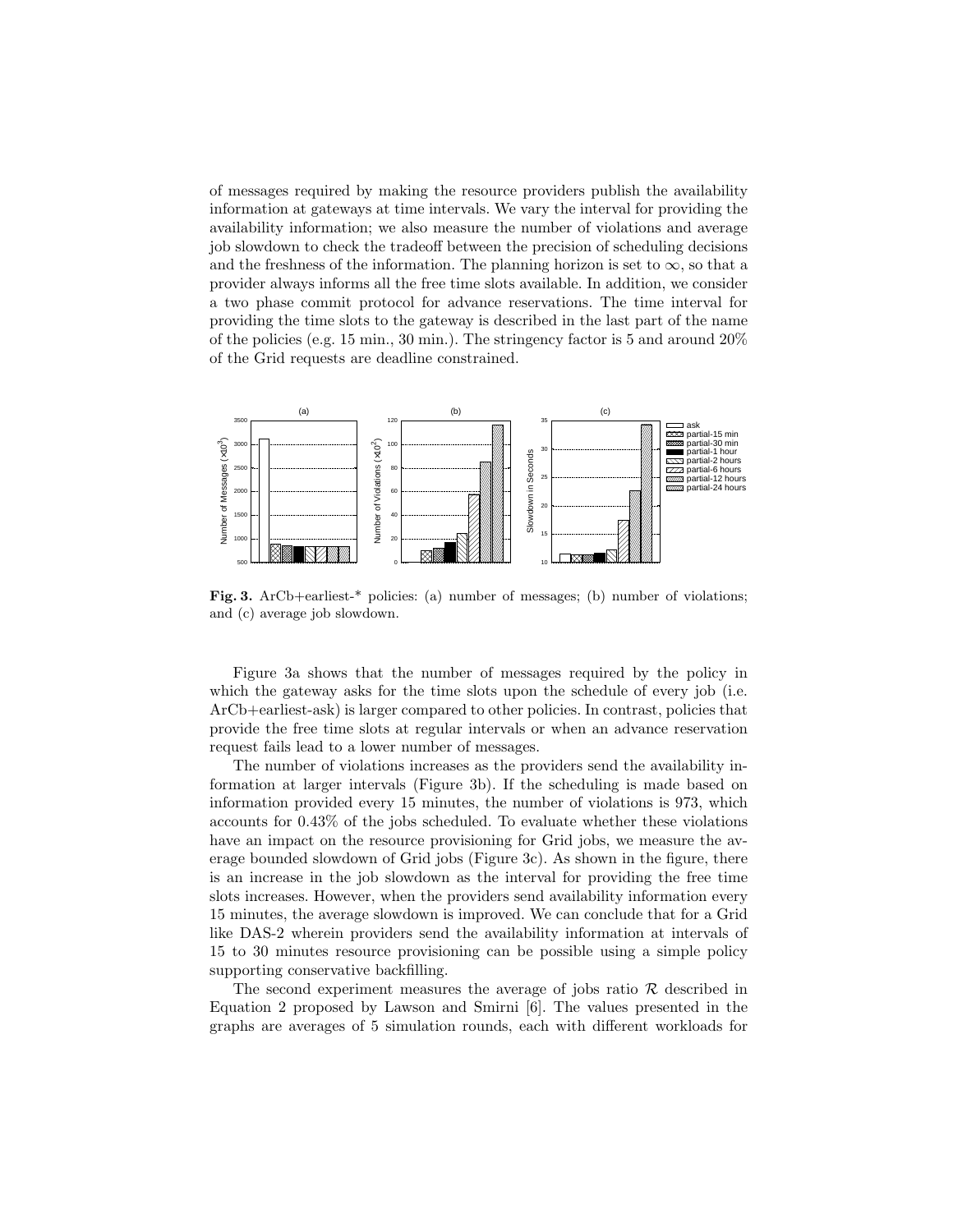providers' local jobs. The set of policies used as basis for comparison are EASY backfilling in the providers and 'submit to the least loaded resource' in the gateway. This way, the experiment measures the average improvement ratio wherein the base policies are EASY backfilling and submit to the least loaded resource. The resource providers send the availability information to the gateway every two hours. In this experiment we do not consider deadline constrained requests, as they could lead to job rejections by some policies, which would then impact on the average bounded slowdown.

The results conservative backfilling and 'least loaded resource' policies (i.e. ArCb+least-load and ArCbM+least-load) tend to degrade the bounded slowdown of Grid jobs (Figure 4a). The reason is that submitting a job to the least loaded resource, wherein utilisation is computed by checking how many CPUs are in use at the current time, does not ensure immediate start of a job because other jobs in the waiting queue may have been already scheduled. Moreover, the gateway is not aware of the time slot the job will in fact utilise.



Fig. 4. Slowdown improvement ratio: (a) Grid jobs and (b) providers' local jobs.

The multiple resource partition policies with conservative backfilling without priorities and providing the free time slots to the gateway improve the average slowdown of both Grid jobs (Figure 4a) and providers' local jobs (Figure 5b). ArEbM+least-load, proposed by Lawson and Smirni [6], improves the slowdown of local jobs (Figure 4b) providing little changes in the slowdown of Grid jobs. That occurs because in the original implementation of this policy, higher priority is given to local jobs. The EASY backfilling policy that resizes the resource partitions according to load estimates improves the slowdown of both Grid jobs (Figure 4a) and providers' local jobs but not as much as that of the other multiple partition policies.

We also vary the intervals for providing the free time slots in the previous experiment. Figure 5a shows that for small planning horizons, the multiple resource partition policy with EASY backfilling and load estimates (i.e. ArEbMf+earliestpartial) improves the average ratio, but not as much as the other policies. How-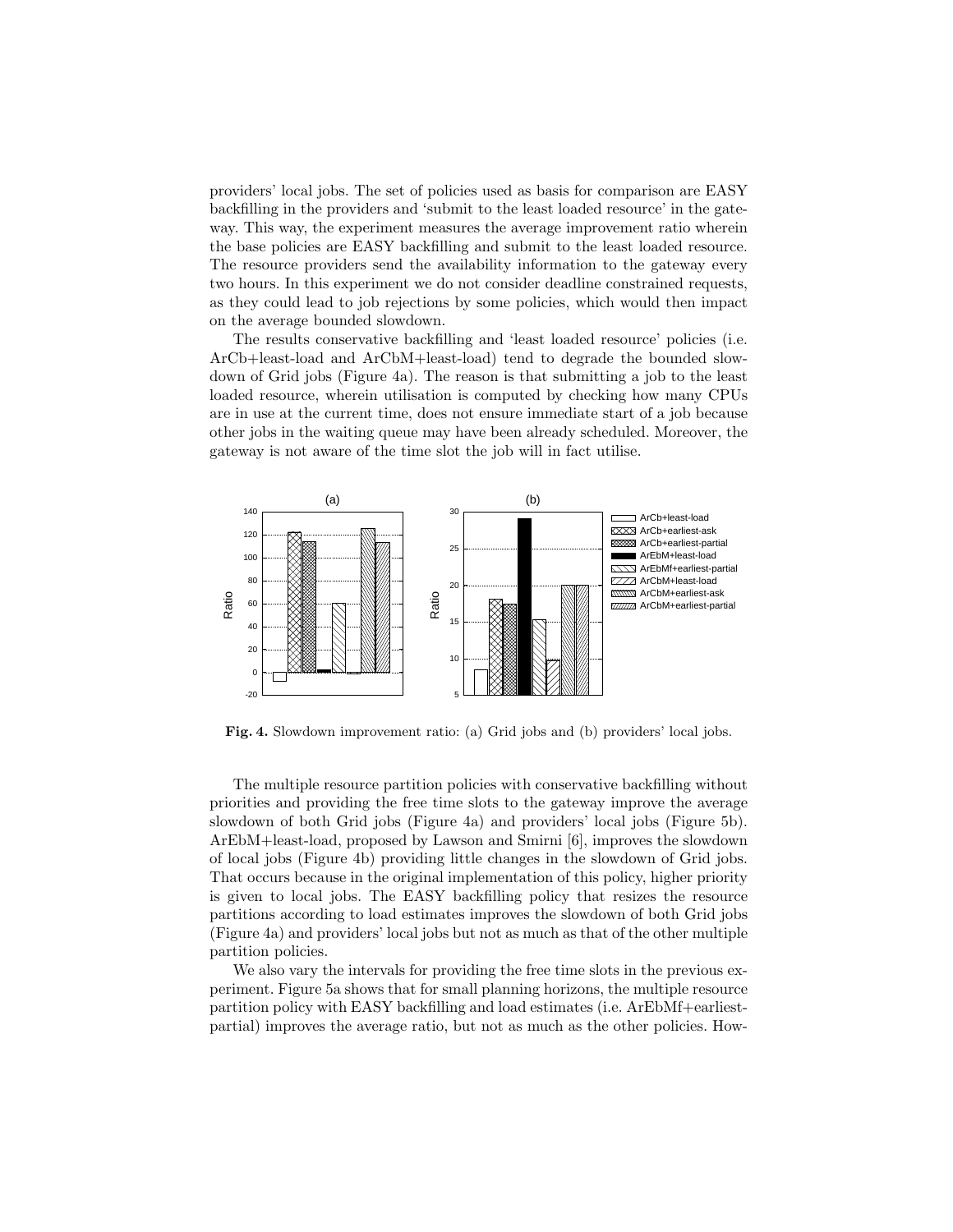

Fig. 5. Slowdown improvement ratio: (a) Grid jobs and (b) providers' local jobs.

ever, as the time interval for providing the availability information increases, the policy outperforms the other multiple partition policies. The slowdown improves compared to the other policies when the interval increases. The reason for the better performance under long intervals is probably because if a load estimate is wrong, the policy becomes a multiple partition conservative backfilling. When an incorrect estimate is identified in a long interval, it may take a while to approach the next interval when the policy will become EASY backfilling again. This conservative backfilling provides a better slowdown and updating the availability in the middle of an interval provides an advantage over the other policies. However, to confirm that, we require further investigation. Furthermore, we expect that better load forecast methods can improve the jobs slowdown under varying intervals.

## 6 Conclusions and Future Work

This work investigates resource provisioning in multiple site environments. It evaluates whether it is possible to provision resources for Grid applications based on availability information given by resource providers using existing resource management systems. We present empirical results that demonstrate that in an environment like DAS-2, a gateway can provision resources to Grid applications if the resource providers inform the available time slots between 15 and 30 minutes. Additionally, multiple resource partition policies can improve the slowdown of both local and Grid jobs if conservative backfilling is used. Future investigations include more sophisticated resource provisioning policies for the gateways and more accurate load forecasting techniques.

#### Acknowledgements

We thank the Grid Workloads Archive group for making the Grid workload traces available. This work is supported by DEST and ARC project grants. Marcos' PhD research is partially supported by National ICT Australia (NICTA).